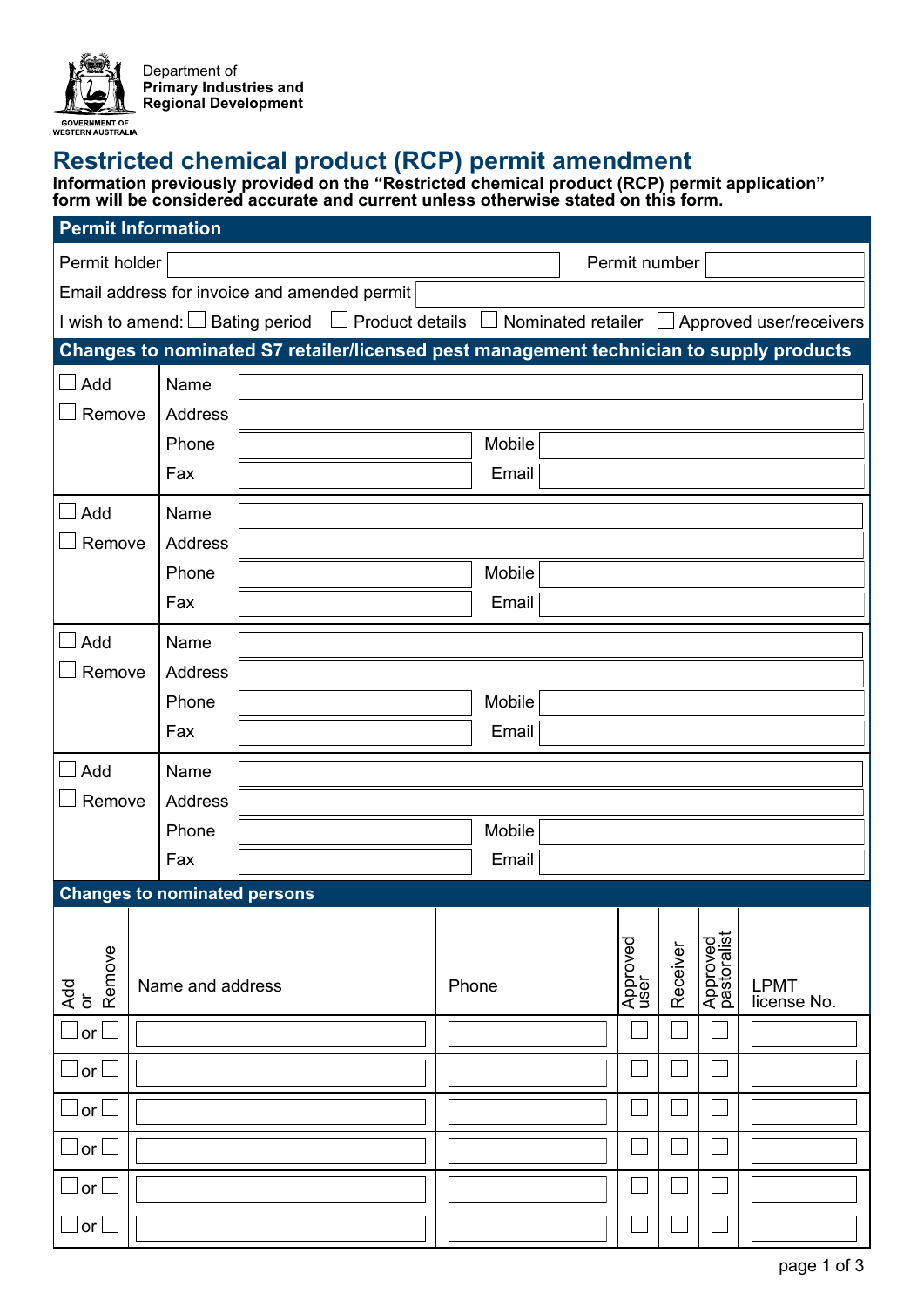| <b>Assessment of native fauna</b>                                                                                                                                                                                                                                                                                                                                                                                                                                                                                                                                                                                                                             |                                                           |      |  |  |  |  |  |
|---------------------------------------------------------------------------------------------------------------------------------------------------------------------------------------------------------------------------------------------------------------------------------------------------------------------------------------------------------------------------------------------------------------------------------------------------------------------------------------------------------------------------------------------------------------------------------------------------------------------------------------------------------------|-----------------------------------------------------------|------|--|--|--|--|--|
| I have assessed the presence and species of native fauna that may be susceptible to the type of poison<br>proposed for use, and I have deemed there to be low risk.                                                                                                                                                                                                                                                                                                                                                                                                                                                                                           |                                                           |      |  |  |  |  |  |
| <b>Permit holder's declaration</b>                                                                                                                                                                                                                                                                                                                                                                                                                                                                                                                                                                                                                            |                                                           |      |  |  |  |  |  |
| Ι,                                                                                                                                                                                                                                                                                                                                                                                                                                                                                                                                                                                                                                                            |                                                           |      |  |  |  |  |  |
| of                                                                                                                                                                                                                                                                                                                                                                                                                                                                                                                                                                                                                                                            |                                                           |      |  |  |  |  |  |
|                                                                                                                                                                                                                                                                                                                                                                                                                                                                                                                                                                                                                                                               | request a permit to use restricted chemical products from | to   |  |  |  |  |  |
| and being over 18 years of age and the owner/occupier/authorised agent of the above land state that:<br>• the above information and the attached map is true and correct, and should the use of the<br>recommended products on my property be approved.                                                                                                                                                                                                                                                                                                                                                                                                       |                                                           |      |  |  |  |  |  |
| I hereby agree to ensure that I and any person nominated as my agent, receiver or approved user for the<br>purposes of this application is appropriately trained and/or authorised and will comply with the relevant<br>code of practice and label directions of use particularly with respect to:<br>• neighbour notification, warning signs, distance restrictions, clean up after baiting and disposal of<br>wastes, precautionary measures, storage and transport and record keeping; and<br>. will also comply with any and all additional conditions applied by the authorised risk assessment officer.                                                 |                                                           |      |  |  |  |  |  |
| As the owner/occupier/approved agent of the above land I acknowledge that should the risk factors on this<br>property change or any of the nominated persons/retailers change, I must inform an authorising officer and<br>submit a revised baiting application form and property map.                                                                                                                                                                                                                                                                                                                                                                        |                                                           |      |  |  |  |  |  |
| Signature (print and sign)                                                                                                                                                                                                                                                                                                                                                                                                                                                                                                                                                                                                                                    |                                                           | date |  |  |  |  |  |
| I give my consent for a copy of the issued permit (new and amended versions) to be provided by the<br>Department of Primary Industries and Regional Development to the following recognised biosecurity /<br>landholder group(s):                                                                                                                                                                                                                                                                                                                                                                                                                             |                                                           |      |  |  |  |  |  |
|                                                                                                                                                                                                                                                                                                                                                                                                                                                                                                                                                                                                                                                               |                                                           |      |  |  |  |  |  |
| Important - please note: There is an administration fee per permit amendment. Fees for amendments to<br>permits must be paid prior to processing. Once the amendment form has been submitted, an invoice will<br>be issued and the amendment will be processed when payment is confirmed. Processing could take up<br>to 10 days after payment has been received.<br>The amendment fee is non-refundable in the event that the assessed risk is deemed as extreme and<br>permit changes are not permitted.<br>For more information on permits and charges visit DPIRD's baiting and poison permits webpage<br>agric.wa.gov.au/1080/baiting-and-poison-permits |                                                           |      |  |  |  |  |  |
| Pest & Disease Information Service on 9368 3080                                                                                                                                                                                                                                                                                                                                                                                                                                                                                                                                                                                                               | For assistance with completing this form please contact:  |      |  |  |  |  |  |